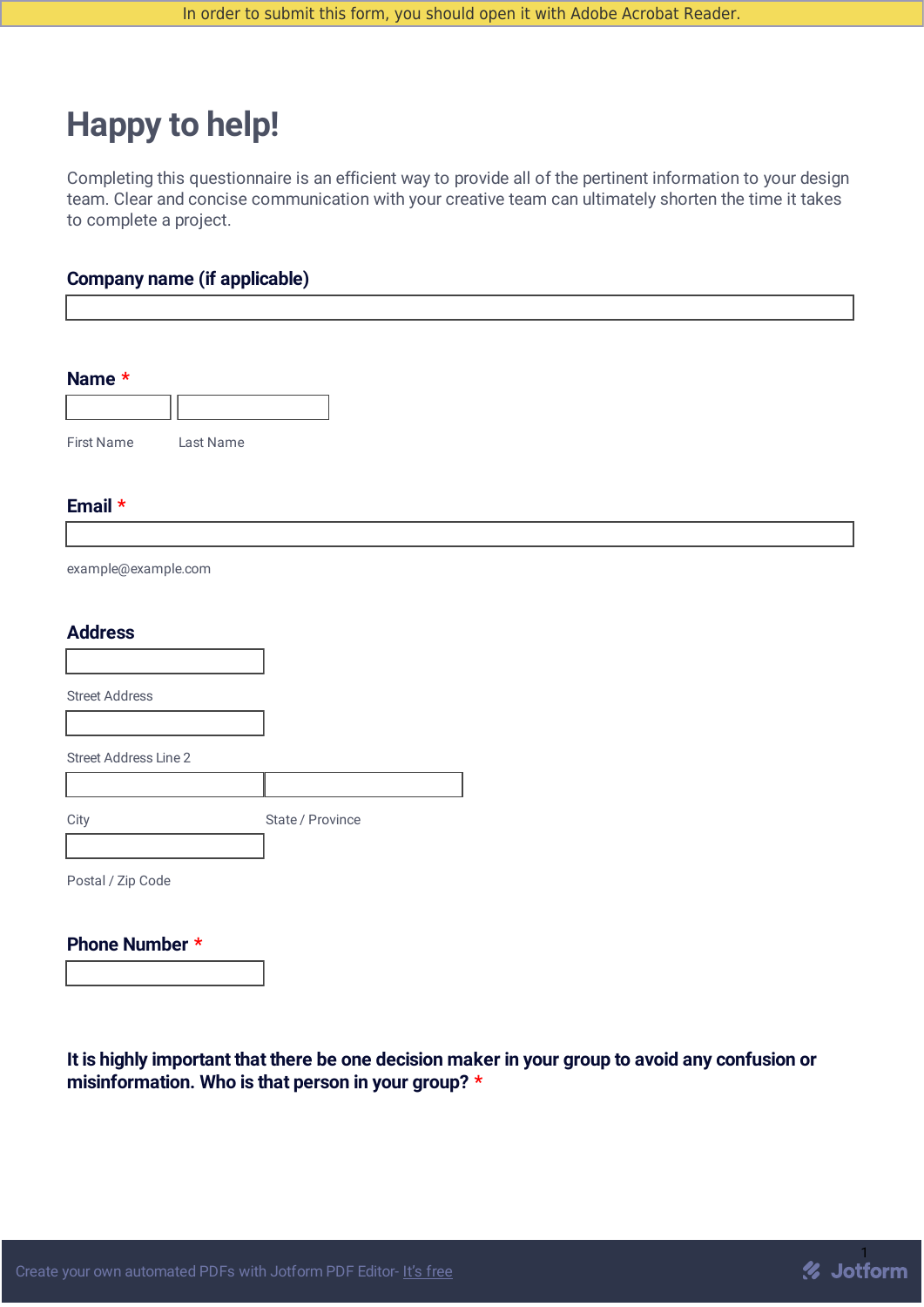#### **Before we can begin working on your project, we would like to schedule a consultation to help pinpoint your needs. \***

- OI can meet in person
- OI would prefer a video conference using Zoom
- OI would prefer to speak by phone

#### **Do you have a deadline for this project? \***

OYes

ONo

#### **If yes, please indicate the deadline here:**



Month Day Year

## **Let's get into the details of your request**

#### **Project title. \***

Use company name, event name, or a project nickname

#### **Project description \***

Be as thorough as possible. Include background for the project, if relevant.

**Tell us about your primary target audience \***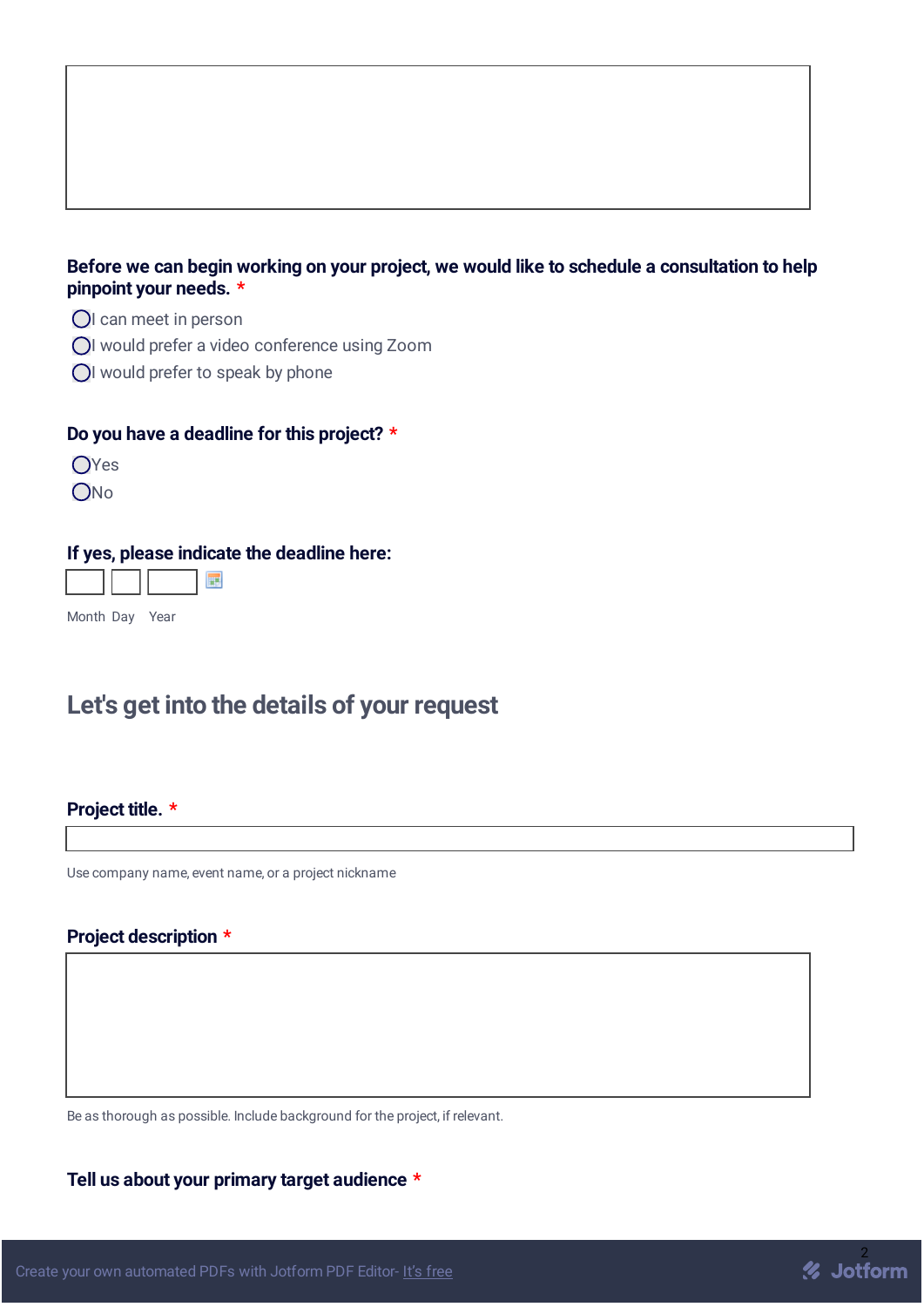### **Call to action - What do you want your audience to do as a result of this project? \***

| <b>Deliverables</b>         |                                 |  |
|-----------------------------|---------------------------------|--|
| $\Box$ Logo design          | $\Box$ Print Ad                 |  |
| $\Box$ T-Shirt Illustration | $\Box$ Postcard                 |  |
| $\Box$ Invitation           | $\Box$ Program                  |  |
| $\Box$ Booklet              | $\Box$ Newsletter               |  |
| $\Box$ Flyer                | $\Box$ Brochure (i.e. tri-fold) |  |
| $\Box$ Direct Mailer        | $\Box$ Poster                   |  |
| $\Box$ Product packaging    | $\Box$ Product label            |  |
| $\Box$ Social Media Ads     | $\Box$ App Icon Design          |  |
| $\Box$ Email Graphic        | $\Box$ Website Ads              |  |
|                             |                                 |  |

#### **If "Other", please describe your needs here:**

Include further details if necessary

What do you want the audience to do?

**What objectives would you like to achieve with this project:**

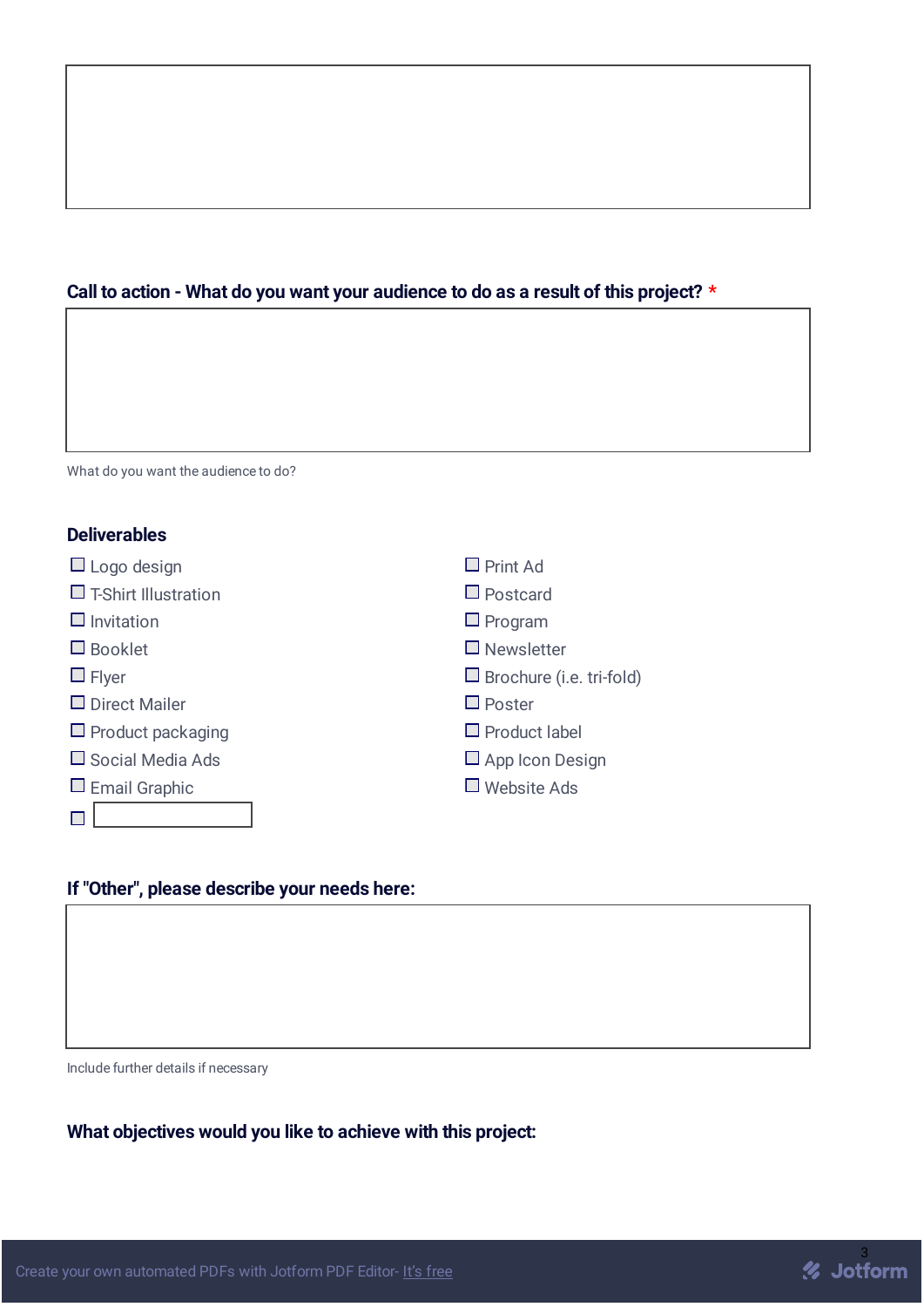#### **The UNIQUE SELLING PROPOSITION is that thing that separates you from your competition. What is your Unique Selling Proposition?**

What differentiates your company, product, and/or service? Why should your audience care?

#### **The one thing you want your audience to remember:**

## **Complete these questions for logo design projects only.**

Skip this section if you do not have a logo in your design request.

#### **What is the name of the company to be included in the logo?**

#### **Do you have a tagline you'd like to include in the logo?**

#### **Who is your competition?**

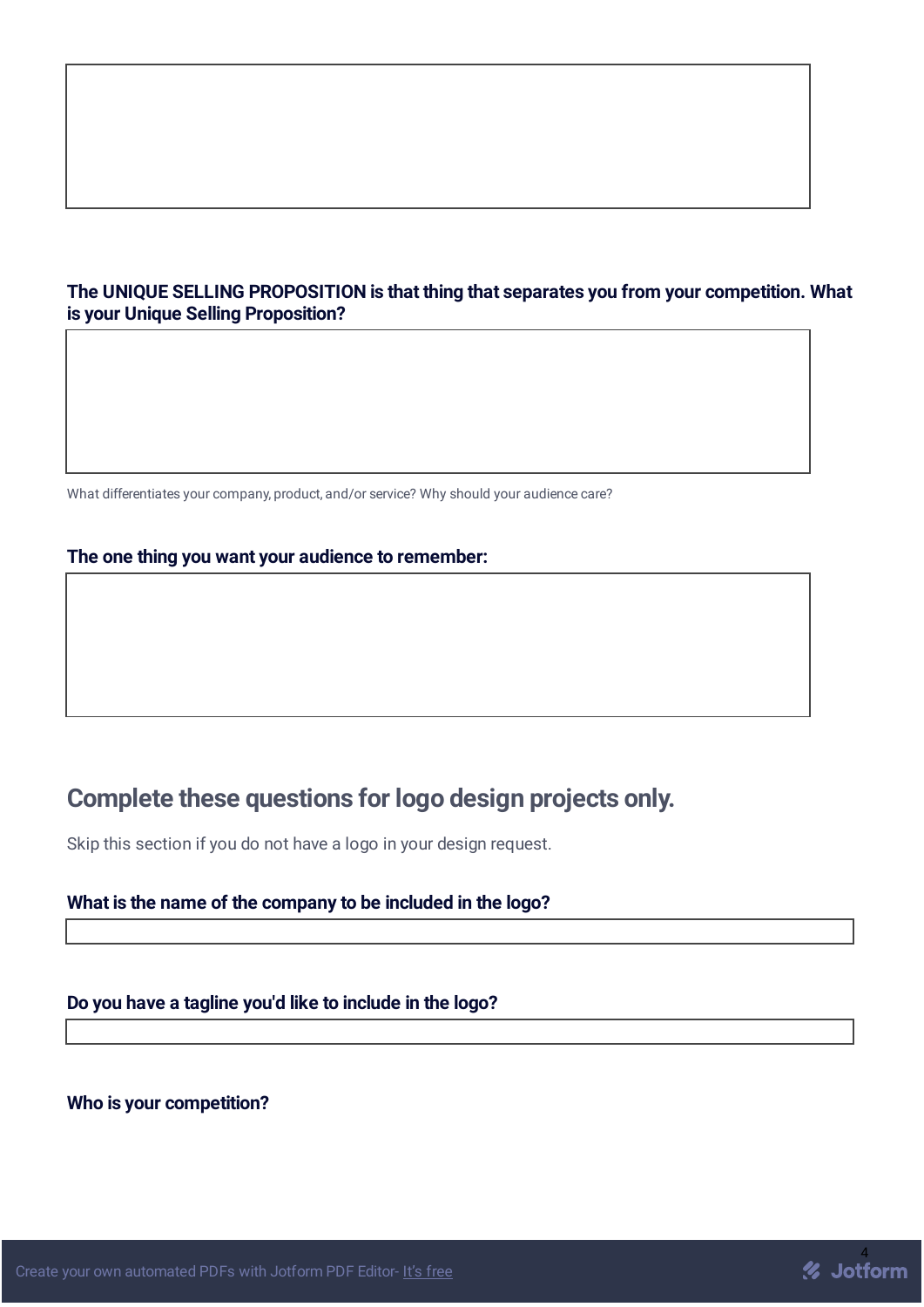**What best represents your company? Regardless of what your company focuses on, think of a single image that best represents it. Amazon sells almost everything under the sun and thus they incorporate an "A to Z" symbol in their logo.**

#### **What colors do you want or not want to be used in your logo?**

#### **Where will you be using your logo? Web, app, print, building signage, etc.?**

### **When are you available for a consultation?**

Select the best day of the week, and time of day, for you to have a 20-minute consultation with your designer. You will receive a Google Calendar invitation with further information.

If you aren't able to find a day/time to meet in the schedule above, let us know what works for you **and we'll see if something can be done to accommodate your schedule.**

*//* Jotform